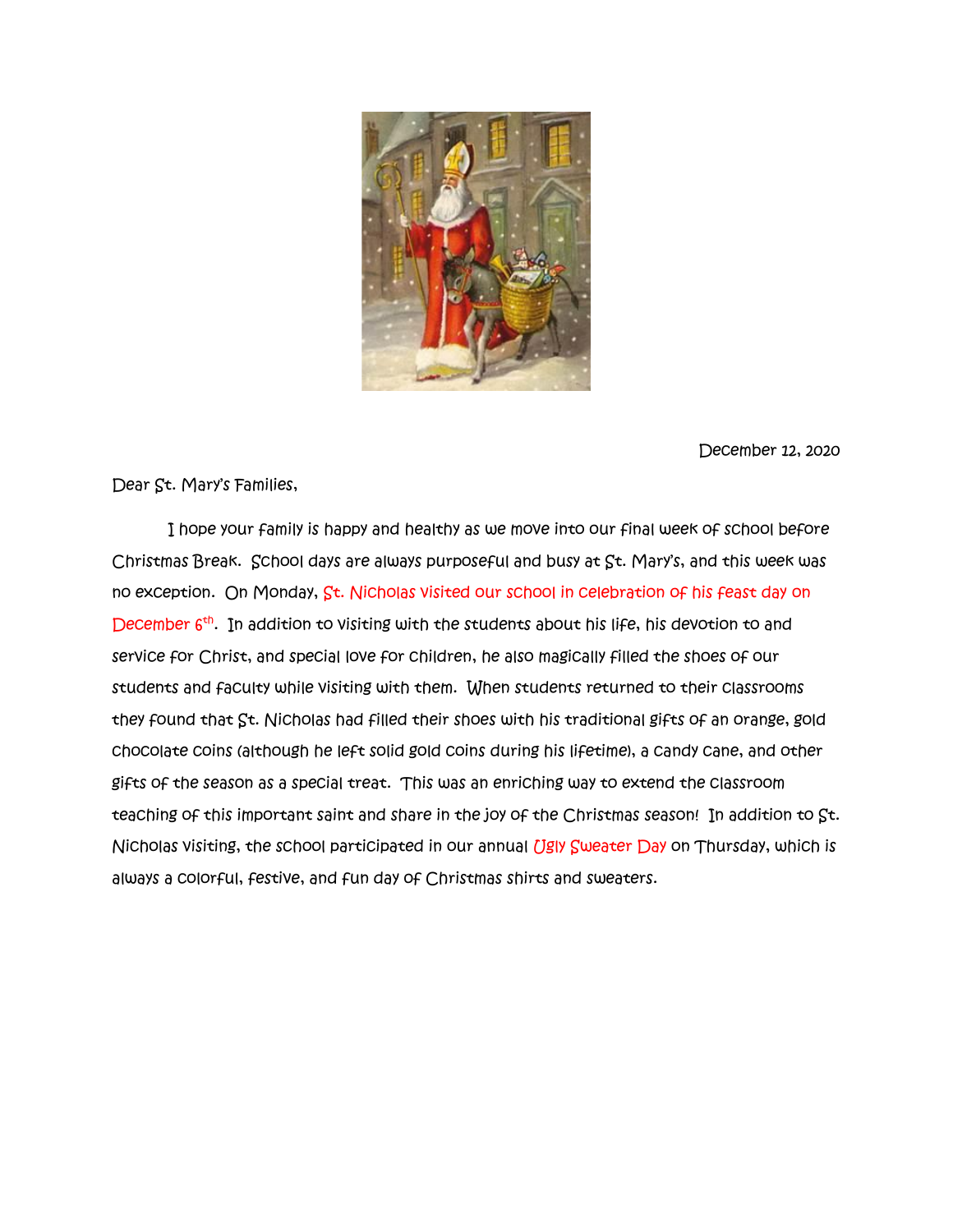

During our School Mass on Friday morning, some of Mrs. Black's 5<sup>th</sup> grade Spanish students gave a beautiful presentation in honor of Our Lady of Guadalupe, whose feast day we celebrate today, December 12<sup>th</sup>. The Feast Day of Our Lady of Guadalupe commemorates the appearance of the Virgin Mary to Juan Diego as he was walking toward the Hill of Tepeyac on December 12th, 1531. Mary ordered Juan Diego to go to the Bishop and ask him to build a church at the Hill of Tepeyac. Juan Diego ran to the Bishop to tell him what the Virgin Mary had told him, but the Bishop didn't believe what Juan was telling him. The Virgin Mary appeared again in front of Juan Diego and told him to collect flowers from the top of the hill, but because it was December Juan Diego knew that there was not going to be any flowers at the rocky hill. Upon reaching the top of the hill, Juan Diego was surprised to see that it was covered with colorful and beautiful flowers. Juan collected the flowers using his overcoat and ran again to see the Bishop. When Juan gave the coat full of flowers to the bishop, the bishop discovered the image of Virgin Mary's picture was miraculously traced on the coat. Seeing both the unseasonal flowers and the image of the Virgin, the Bishop realized Juan Diego had told him the truth and The Basilica of the Virgin of Guadalupe was built on the hill of Tepeyac in Mexico City. Catholic Culture's website tells us that the tilma of Juan Diego has been the subject of much modern research. The tilma, woven out of coarse cactus fiber, should have disintegrated after 20 years, but although over 500 years have passed the tilma is still in perfect condition. The pupils of Mary in the picture reflect the Indians and clergy present at the time of the first revelation of the image. No paint was used, and chemical analysis has not been able to identify the color imprint. Additionally, studies have revealed that the stars on Mary's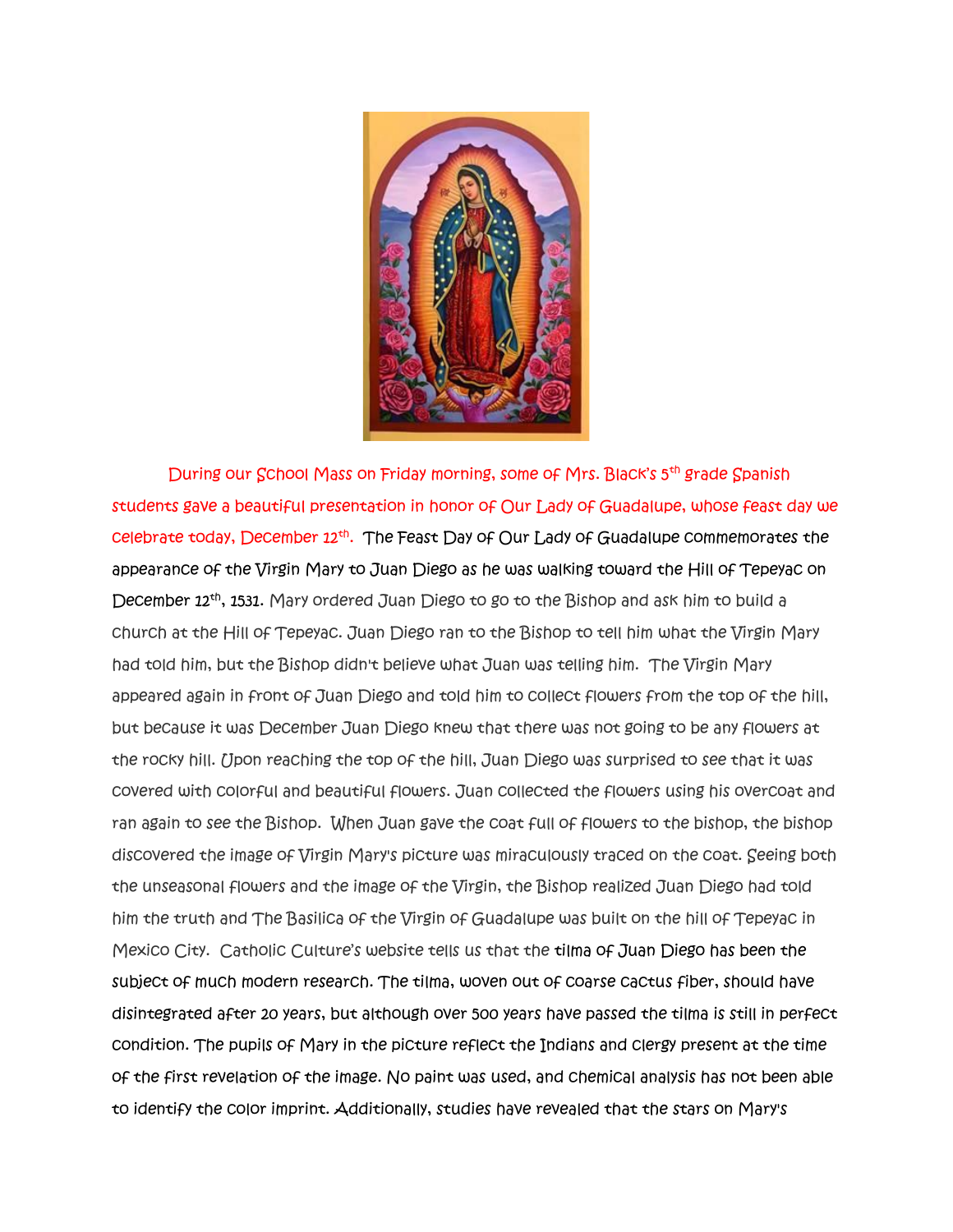mantle match exactly what a Mexican would have seen in the sky in December of 1531. For more information of Our Lady of Guadalupe and ways your family may celebrate this feast day at home, please read the following link:

## [https://www.catholicculture.org/culture/liturgicalyear/calendar/day.cfm?date=2020-12-](https://www.catholicculture.org/culture/liturgicalyear/calendar/day.cfm?date=2020-12-12)

[12](https://www.catholicculture.org/culture/liturgicalyear/calendar/day.cfm?date=2020-12-12)

 If you need help thinking of a special gift for someone this Christmas, St. Mary's and Club 609 may just have the perfect gift for everyone on your Christmas list! Club 609 has generously offered to sell gift certificates, with 50% of the purchase price donated to Fifth Grade's Spring Field Trip Fund. Not only does this help 5<sup>th</sup> grade with the fundraising for this annual event, but it also provides a wonderful experience for you or your gift recipient at Club 609. Please fill out the attached form and return it with payment to St. Mary's School Office no later than Wednesday, December 16th . Cash and checks written to Club 609 are accepted forms of payment. Gift card order forms may be turned in at any time before December 16<sup>th</sup> and purchased gift cards may be picked up in the school office or sent home with your child. Please contact Sally Robinson (417-483-6484) with any questions you may have.

Christmas Parties at St. Mary's will be held on Friday, December 18<sup>th</sup> this year. Due to the recent surge in Covid cases, we have decided that room parents and/or other volunteers will not be able to attend class parties as a precaution. Teachers will ensure that parties are amazing and fun, and I am sure they will share photos of all the Christmas cheer taking place. Home and School will be providing snacks for each class to enjoy during the party, and students may bring treat bags to share with their classmates as party favors if they wish. Even though festivities may look a little different this year due to Covid, our students will still have a wonderful time celebrating at school and keeping the joy of Christmas in their hearts. Please don't forget that December 18<sup>th</sup> is a noon dismissal day as well as our Christmas party day, and After School Care WILL NOT be provided due to the Christmas holiday.

 Instead of in-person Christmas programs this year, we will be making a taped performance of each class and downloading it into your child's Google Classroom for your family to enjoy. Christmas programs are one of my favorite events of the school year, but the